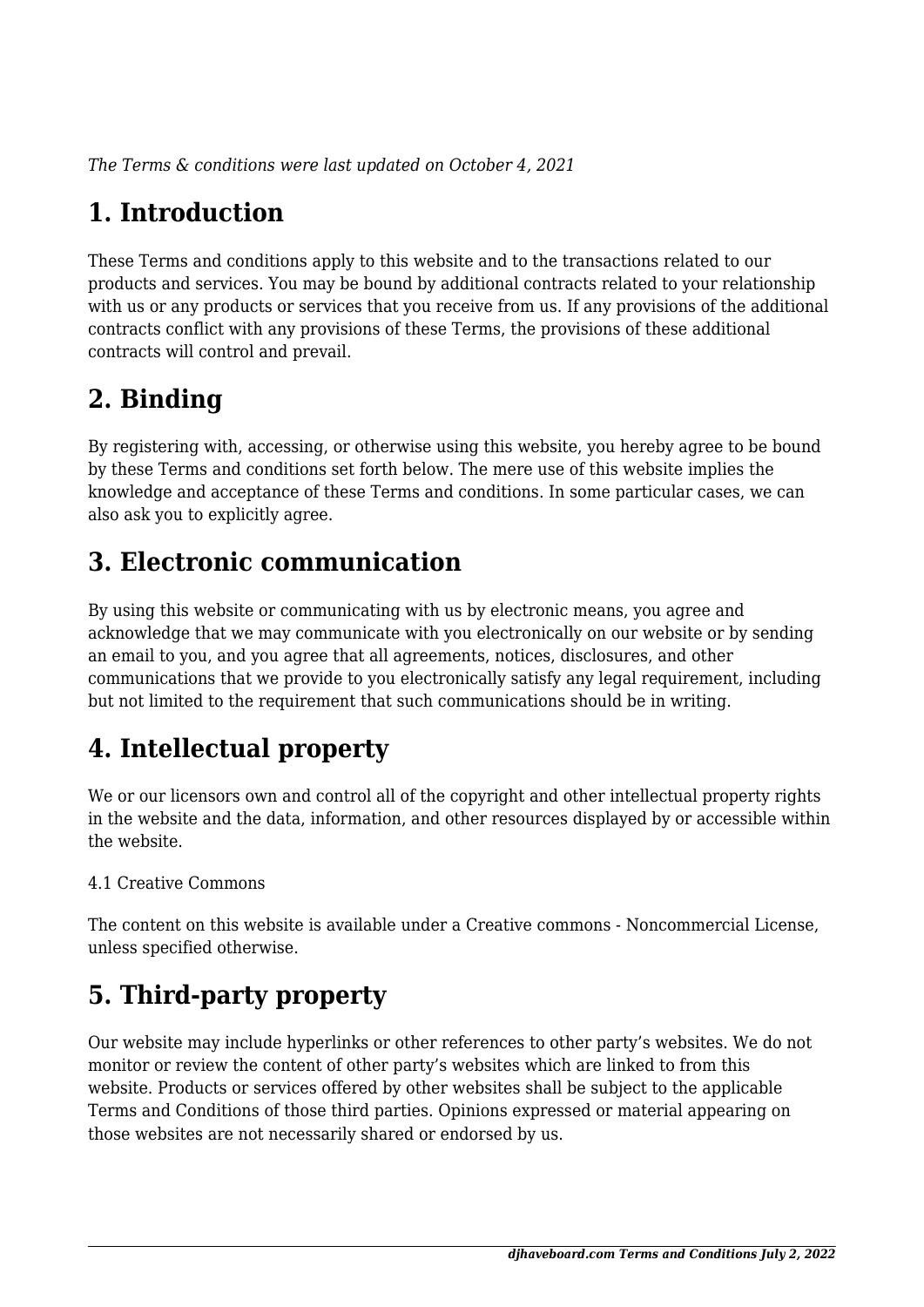We will not be responsible for any privacy practices or content of these sites. You bear all risks associated with the use of these websites and any related third-party services. We will not accept any responsibility for any loss or damage in whatever manner, however caused, resulting from your disclosure to third parties of personal information.

#### **6. Responsible use**

By visiting our website, you agree to use it only for the purposes intended and as permitted by these Terms, any additional contracts with us, and applicable laws, regulations, and generally accepted online practices and industry guidelines. You must not use our website or services to use, publish or distribute any material which consists of (or is linked to) malicious computer software; use data collected from our website for any direct marketing activity, or conduct any systematic or automated data collection activities on or in relation to our website.

Engaging in any activity that causes, or may cause, damage to the website or that interferes with the performance, availability, or accessibility of the website is strictly prohibited.

#### **7. Idea submission**

Do not submit any ideas, inventions, works of authorship, or other information that can be considered your own intellectual property that you would like to present to us unless we have first signed an agreement regarding the intellectual property or a non-disclosure agreement. If you disclose it to us absent such written agreement, you grant to us a worldwide, irrevocable, non-exclusive, royalty-free license to use, reproduce, store, adapt, publish, translate and distribute your content in any existing or future media.

# **8. Termination of use**

We may, in our sole discretion, at any time modify or discontinue access to, temporarily or permanently, the website or any Service thereon. You agree that we will not be liable to you or any third party for any such modification, suspension or discontinuance of your access to, or use of, the website or any content that you may have shared on the website. You will not be entitled to any compensation or other payment, even if certain features, settings, and/or any Content you have contributed or have come to rely on, are permanently lost. You must not circumvent or bypass, or attempt to circumvent or bypass, any access restriction measures on our website.

#### **9. Warranties and liability**

Nothing in this section will limit or exclude any warranty implied by law that it would be unlawful to limit or to exclude. This website and all content on the website are provided on an "as is" and "as available" basis and may include inaccuracies or typographical errors. We expressly disclaim all warranties of any kind, whether express or implied, as to the availability, accuracy, or completeness of the Content. We make no warranty that: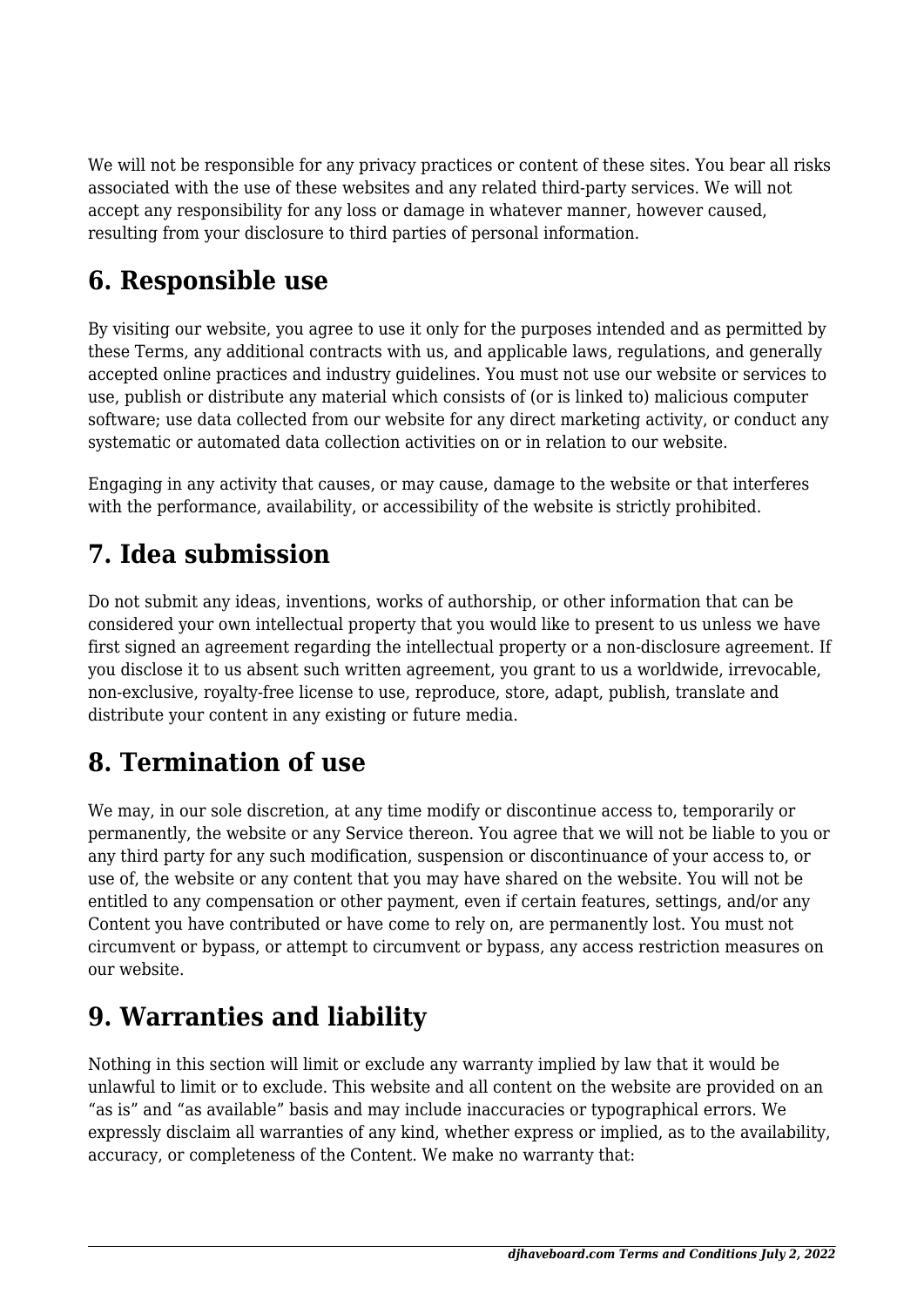- this website or our content will meet your requirements;
- this website will be available on an uninterrupted, timely, secure, or error-free basis.

Nothing on this website constitutes or is meant to constitute, legal, financial or medical advice of any kind. If you require advice you should consult an appropriate professional.

The following provisions of this section will apply to the maximum extent permitted by applicable law and will not limit or exclude our liability in respect of any matter which it would be unlawful or illegal for us to limit or to exclude our liability. In no event will we be liable for any direct or indirect damages (including any damages for loss of profits or revenue, loss or corruption of data, software or database, or loss of or harm to property or data) incurred by you or any third party, arising from your access to, or use of, our website.

Except to the extent any additional contract expressly states otherwise, our maximum liability to you for all damages arising out of or related to the website or any products and services marketed or sold through the website, regardless of the form of legal action that imposes liability (whether in contract, equity, negligence, intended conduct, tort or otherwise) will be limited to the total price that you paid to us to purchase such products or services or use the website. Such limit will apply in the aggregate to all of your claims, actions and causes of action of every kind and nature.

# 10. Privacy

To access our website and/or services, you may be required to provide certain information about yourself as part of the registration process. You agree that any information you provide will always be accurate, correct, and up to date.

# 11. Export restrictions / Legal compliance

Access to the website from territories or countries where the Content or purchase of the products or Services sold on the website is illegal is prohibited. You may not use the the the form

 $\mathbb{R}$  on  $\mathbb{S}$  and  $\mathbb{R}$  is  $\mathbb{R}$  . The erin part, tr any third partt w  $\mathbb{R}$  sour pr $\mathbb{R}$  mitton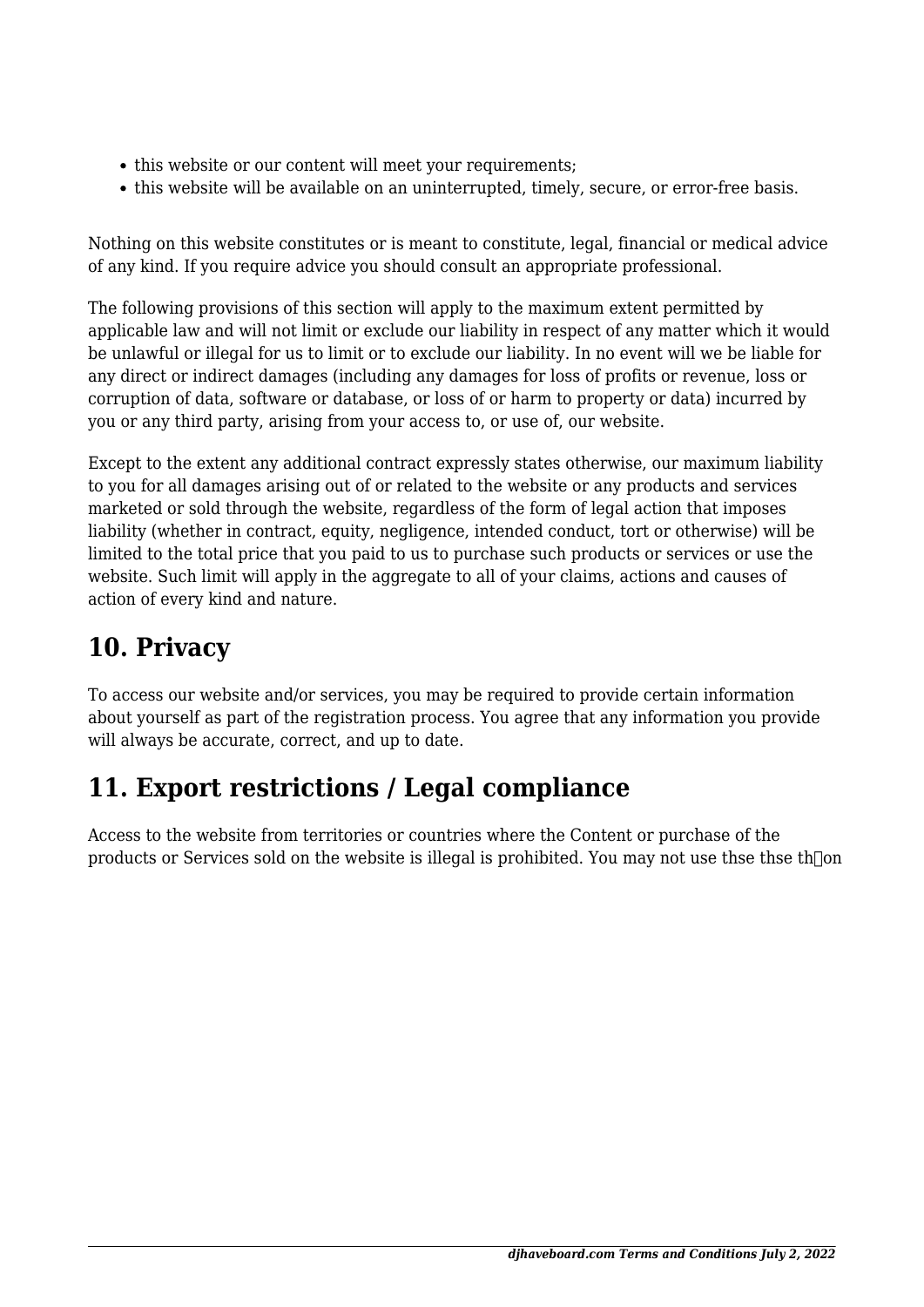contacting your internet service provider to request that they block your access to the website, and/or commence legal action against you.

## 14. Indemnification

You agree to indemnify, defend and hold us harmless, from and against any and all claims, liabilities, damages, losses and expenses, relating to your violation of these Terms and conditions, and applicable laws, including intellectual property rights and privacy rights. You will promptly reimburse us for our damages, losses, costs and expenses relating to or arising out of such claims.

#### 15. Waiver

Failure to enforce any of the provisions set out in these Terms and Conditions and any Agreement, or failure to exercise any option to terminate, shall not be construed as waiver of such provisions and shall not affect the validity of these Terms and Conditions or of any Agreement or any part thereof, or the right thereafter to enforce each and every provision.

#### 16. Language

These Terms and Conditions will be interpreted and construed exclusively in English. All notices and correspondence will be written exclusively in that language.

# 17. Entire agreement

These Terms and Conditions shall constitute the entire agreement between you and di haveboard in relation to your use of this website.

dihaveboard.com Terms and Conditions July 2, 2022